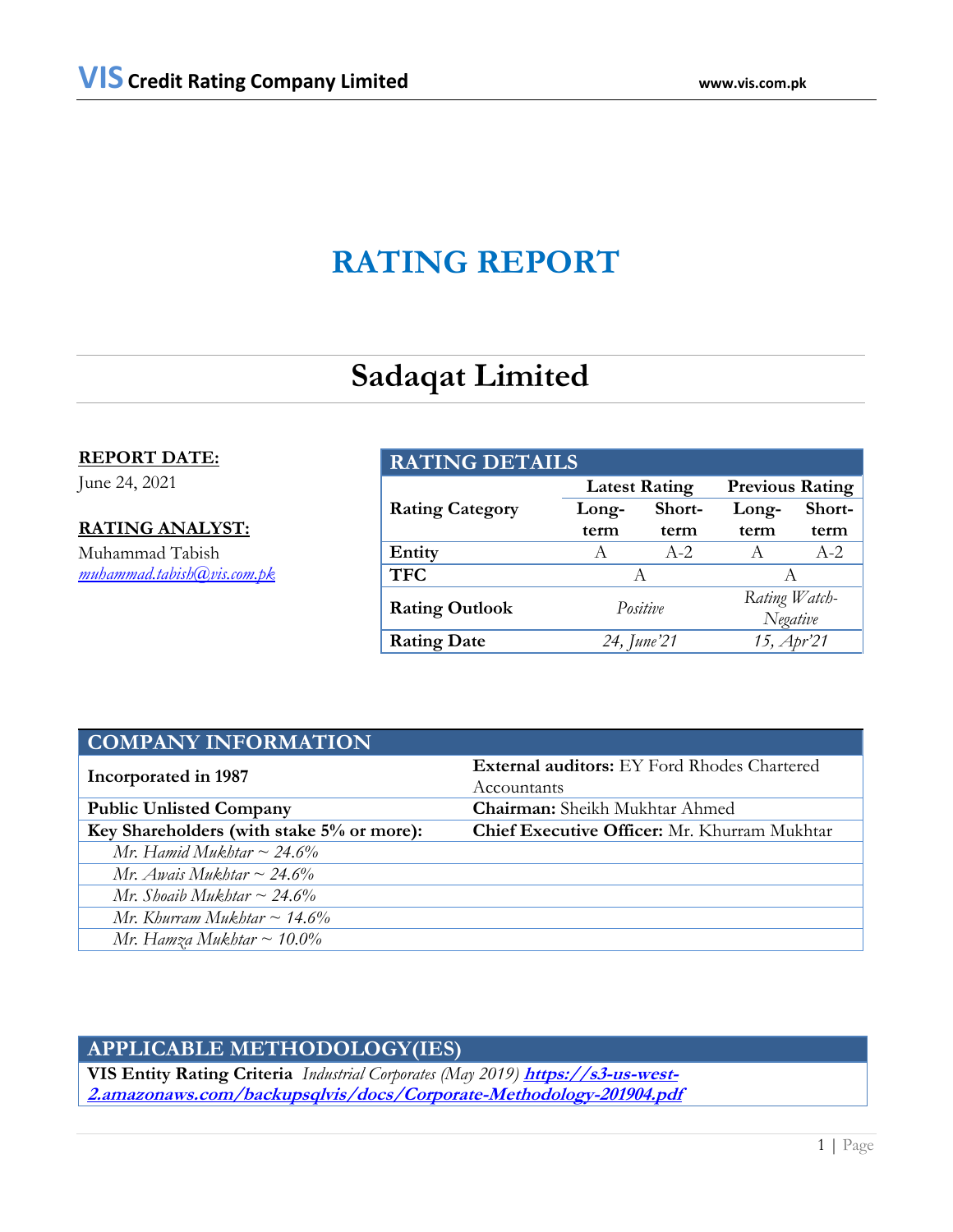## **Sadaqat Limited**

### **OVERVIEW OF THE INSTITUTION**

**RATING RATIONALE**

*Sadaqat Limited was incorporated in 1987 under the repealed Companies Ordinance, 1984 (now the Companies Act, 2017) as a private limited company. It was subsequently converted into public limited company in 2008. SL is an export-oriented textile unit, involved in manufacturing and sale of home textile and woven & knitted apparels.*

### **Profile of Chairman**

*Sheikh Mukhtar Ahmed is the Chairman of SL. He has almost 47 years of experience in the field of textiles.*

### **Profile of CEO**

*Mr. Khurram Mukhtar holds the position of CEO and is responsible for supervision of all divisions of the company.*

Sadaqat Limited (SL) is one of the well-known value-added textile units operating in the country's textile hub, Faisalabad for more than three decades. The company is primarily engaged in manufacturing and export of a wide range of home textile products with the market share of around  $\sim 6\%$  in annual bed ware exports (FY20). At present, the company's operations comprise knitting, processing (dyeing & printing), stitching (cut to pack), quilting, wadding and embroidery which are carried out through two manufacturing units. Power requirement of 13.2MW is met through three sources; national grid (FESCO), 5 Gen-Sets and 2 diesel backed generators. The efficient energy mix provides a competitive edge to company.

All production facilities have been operating at high utilization levels but remained under pressure in FY20, reporting at 86% (FY19: 93%) due to pandemic induced decline in demand (specifically from Mar-June 2020). However, given subsequent economic recovery volumes along with the capacity utilization have recovered in the ongoing year.

SL's Annual Report (FY19) was declared the Best Corporate Report in textile sector while the Sustainability Report achieved 3rd position all over Pakistan by ICAP and ICMA. The Company has also secured Certificate of Merit for Integrated Reporting at South Asian Federation of Accountants (SAFA) Best Presented Annual Report Awards 2019.

### **Expansion of operational capacity in knitted/woven garment segment along with routine BMR supports the healthy growth in earning profile. Going forward, backward integration of operations (through setting up weaving & spinning units) is expected to lower production cost and thus improving margins in the long run.**

In FY20, the management incurred capex of Rs. 2.1b which included the expansion of operational capacity in knitted/woven garment segment by more than three-fold and routine BMR activities. Consequently, resulting in overall improvement in efficiency through reduction in production bottlenecks and wastage control. Entire cost of the knitting segment expansion was funded through issuance of TFC issue of Rs. 1.5b in the ongoing year.

During the period under review, the management in order to achieve operational and managerial synergies rolled out a capex plan for backward integration of operations through setting up spinning and weaving facility with 29,664 spindles (including 29,184 ring frames & 480 MVS) and 132 Airjet looms, respectively. Total estimated cost of these project stands at Rs. 7.1b with debt to equity ratio of 70:30. Total long-term debt (TERF/LTFF) of Rs. 4.9b is planned to be undertaken at concessionary rates for the tenor of 10 years (inclusive of 2 years grace period). Remaining project's cost will be arranged through internal cash flows and additional capital issue as planned to be raised by initial public offerings (IPO). The projects are expected to come online in FY22 and would reduce the dependency of procuring raw material from outsourced suppliers by  $\sim 30\%$ . In the long run, margins are expected to improve on account of reduced cost of production.

### **Key Rating Drivers**

**Textile and clothing exports rebounded post ease in nation-wide lockdowns (due to Covid-19 pandemic); outlook is favorable going forward.**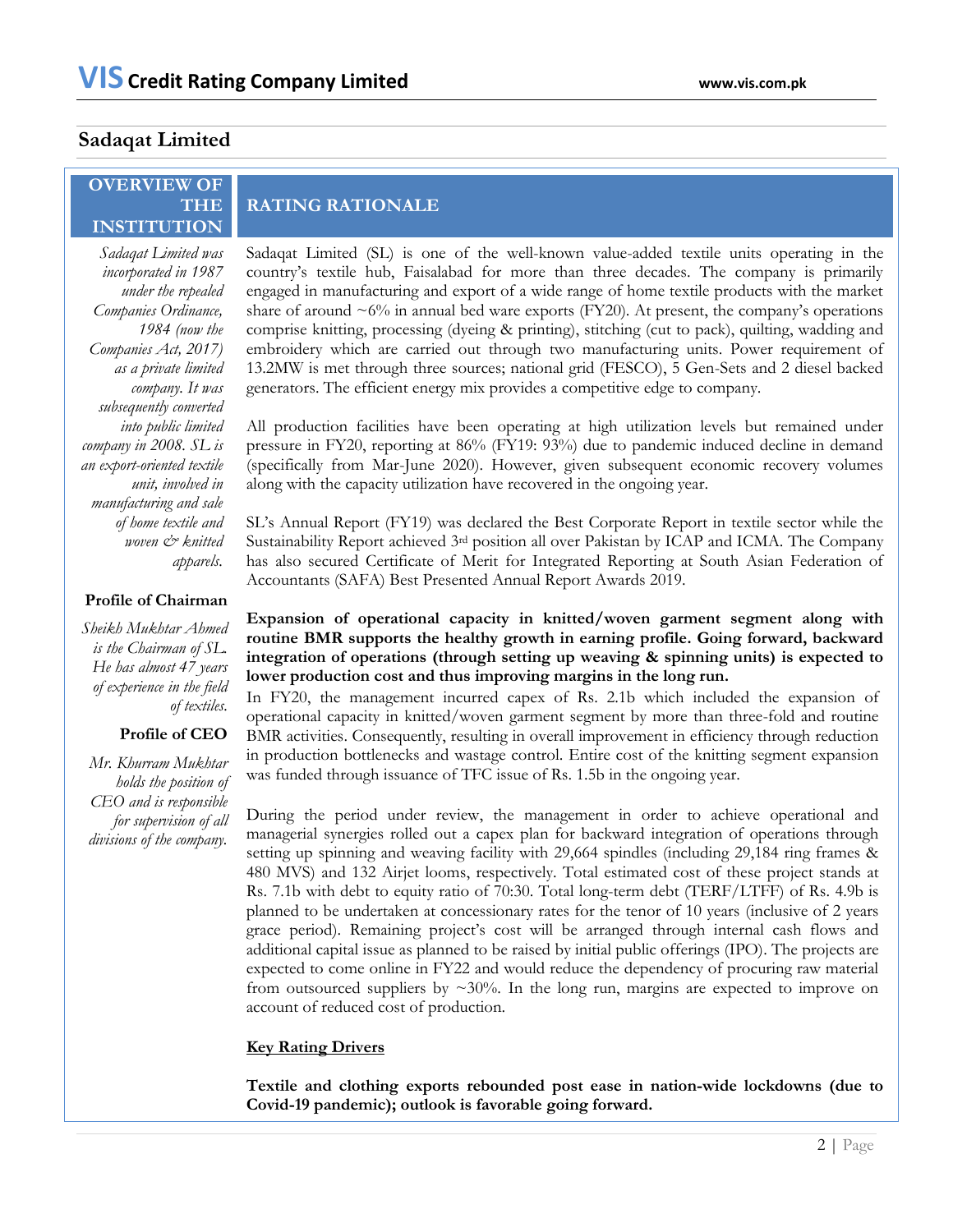In FY20, export revenues from textile segment dropped by  $\sim 6\%$  to USD 12.8b (FY19: USD 13.6b) in the wake of Covid-19 induced lockdowns both domestically and globally. Negative trend was noted in all segments. However, following the ease in pandemic restrictions after the first wave along with the implementation of smart lockdown policy and given subsequent economic recovery, textile exports (as per PBS) rose to USD 12.7b in 10M'FY21 (vis-à-vis USD 10.8b SPLY), registering a sizeable growth of  $\sim$ 17%. This growth was mainly was driven from the value-added sector while growth in knitwear exports (both in terms of value and volume) outpaced the other segments. Meanwhile, the commodities that witnessed negative growth in trade included raw cotton, cotton yarn and cotton cloth.

|                                 | Amount in USD (millions) | $\binom{0}{0}$ |        |
|---------------------------------|--------------------------|----------------|--------|
| <b>Segments</b>                 | 10M'FY21                 | 10M'FY20       | Change |
| Knitwear products               | \$3,126                  | \$2,392        | 31%    |
| <b>Readymade Garments</b>       | \$2,512                  | \$2,232        | 13%    |
| Bed wear                        | \$2,292                  | \$1,838        | 25%    |
| Towels                          | \$777                    | \$611          | 27%    |
| Made-up Articles                | \$628                    | \$513          | $22\%$ |
| Art, silk and synthetic textile | \$302                    | \$273          | $11\%$ |
| Tents, canvas and tarpaulin     | \$96                     | \$78           | 23%    |
| Yarn (other than cotton yarn)   | \$27                     | \$22           | 23%    |

Going forward, sector dynamics are favorable as Pakistan continues to receive export orders from global economies as competing regional countries like India and Bangladesh remains hampered by the Covid-19 outbreak. Given the surge in demand, the industry is currently operating at full capacity and going through expansion and up-gradation to cater for additional demand.

### **5-Year (2020-25) textile policy continues to support the business risk profile.**

With the aim to double textile exports in five years, GoP through a five-year textile policy (2020-25) has provided incentives in form of preferential energy rates, low interest rates financing schemes (such as EFS, LTFF and TERF) and timely payments of DLTL which would support liquidity constraints of local players. Initiatives are also being undertaken in order to increase production and yield of cotton to support the industry. Nevertheless, downside risk, in the short-tern, remains elevated on account of third wave of Covid-19. In the long run, improvement in value addition, investment in technology and optimization of energy cost would be the key determinants of textile exports.

**Healthy recovery posted in sales revenue in the ongoing year on account of volumetric growth (due to increase in production capacity in knitting segment and higher export orders) and favorable pricing. Outlook assigned to ratings has been revised to 'Positive'.** Despite posting a strong CAGR of  $\sim$ 16.4% over the period of last four fiscal years, topline largely remained stagnant in FY20, amounting to Rs. 20.0b (FY19: Rs. 19.6b) on account of pandemic-induced fall in demand coupled with supply chain disruptions. However, sales during 9M'FY21 depicted a healthy recovery and were reported at Rs. 25.1b, increasing by  $\sim$ 56% SPLY. This considerable growth in the ongoing year is attributable to favorable pricing and increase in volumes. The volumetric growth is based on two factors; spillover of previous year orders (increase in volumes due to capacity expansion in knitting segment) and surge in demand from exports. Going forward, sales revenue is targeted to reach Rs. 32b by the year-end FY21 on the back of healthy orders booked for the next five months.

Revenues of the company almost entirely emanates from direct export sales while in terms of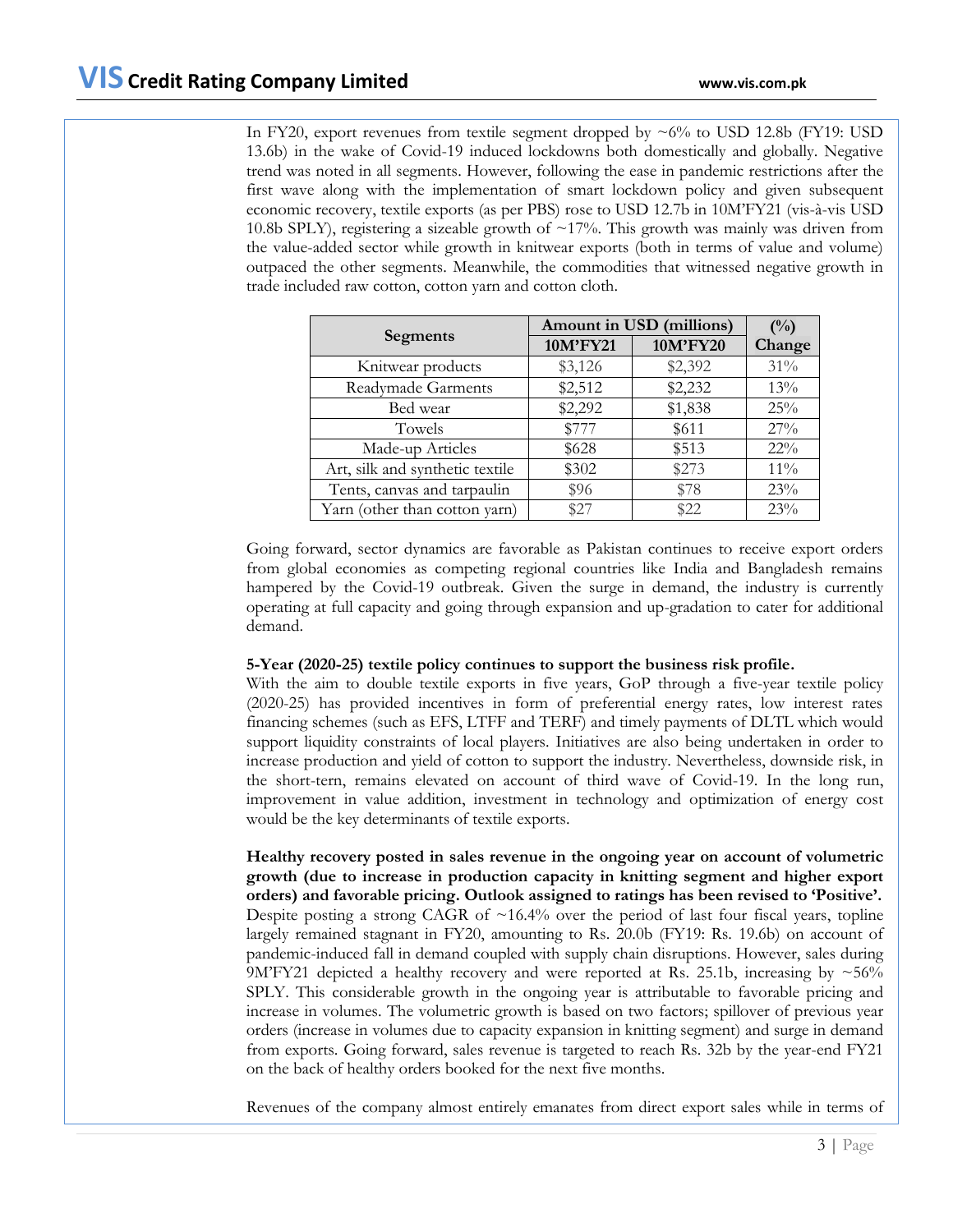segment-wise sales mix, home textile has constituted the major proportion on a timeline basis. Major products include bedsheets, fitted sheets, duvet set, duvet cover, quilt covers, pillow cases, comforters, cushions, curtains, kitchenware and towels. Of total exports, more than twothird is concentrated in UK followed by Australia, Spain, Belgium, USA and eastern Europe. Nonetheless, comfort is drawn from diversified client base whereas to further diversify the same, management remains focused towards exploring new international markets. In addition, the company over the years has established strong business relations with leading international retailers which ensures repeat business. Few prominent brands include Primark, B&M, Asda, Kmart, Matalan, Next, Target Australia and Zara Home.

## **Profitability margins have witnessed improvement in the ongoing year. Going forward, future growth in earnings will be a function of volumetric increase in sales.**

Gross margins, after registering a decline in FY19, have exhibited an increasing trend on a timeline basis (9M'FY21: 18.6%; FY20: 16.5%; FY19: 14.1%) on the back of better absorption of fixed overheads and overall cost reduction measures. Meanwhile, overall operating expenses have also trended upwards in the ongoing year due to higher staff salaries and depreciation charge (due to sizable capex). Rising debt levels have led to an increase in financial charges while the same is projected to increase further in the following years given the planned debt drawdown. Other income has remained on the lower side due to absence of exchange gains.

Owing to improved gross margins and higher operating profit, bottom-line profitability has improved in 9M'FY21 with net margins reporting higher at 4.0% (FY20: 2.6%; FY19: 6.8%). Going forward, margins are projected to stay stagnant in the medium term due to accelerated depreciation of new additions in plant and machinery while future growth in profitability will be a function of volumetric increase in sales.

### **Liquidity profile continues to gain support from adequate cash flows and sound debt servicing ability.**

In absolute terms, Funds from Operations (FFO) decreased to Rs. 1.1b (FY19: Rs. 1.5b) in FY20 due to higher finance cost paid. This along with increased debt levels resulted in weakening of cash flow coverages in FY20; FFO to total debt and FFO to long-term debt were reported at 10.2% (FY19: 16.9%) and 41.6% (FY19: 94.9%), respectively. Nevertheless, cash flow generation in relation to debt obligations remains adequate as evident from Debt Service Coverage Ratio (DSCR) which stood at 2.18x (FY19: 2.09x). Cash conversion cycle has improved on a timeline basis to 77 days (FY20: 99 days; FY19: 86 days). Current ratio of the company stands above 1.0x, while trade debts and stock in trade are sufficient to cover short term borrowings. Overall liquidity profile has improved in the ongoing year on account of improved profitability.

### **Leverage indicators have increased on a timeline basis and will remain elevated given the debt drawdown planned for the capital-intensive investment projects. The capitalization will be supported through additional capital issue (planned to be raised through IPO).**

Equity base (excluding revaluation surplus) has more than doubled over the past five fiscal years, reporting at Rs. 8.6b at end-9M'FY21. In FY20, the management carried out the revaluation of fixed assets; adding surplus of Rs. 4.7b while the accumulated revaluation surplus amounted to Rs. 6.6b (FY20: Rs. 1.9b) at end-9M'FY21. Dividend payout policy has remained at conservative levels at 11.7% (FY19: 9%) in FY20.

At present, debt profile comprises a mix of short term and long term debt with total interest bearing liabilities increasing to Rs. 13.8b (FY20: Rs. 10.6b; FY19: Rs. 8.8b) at end-9M'FY21; short-term debt (ERF) constituted more than around three-fifth of total debt. The increase in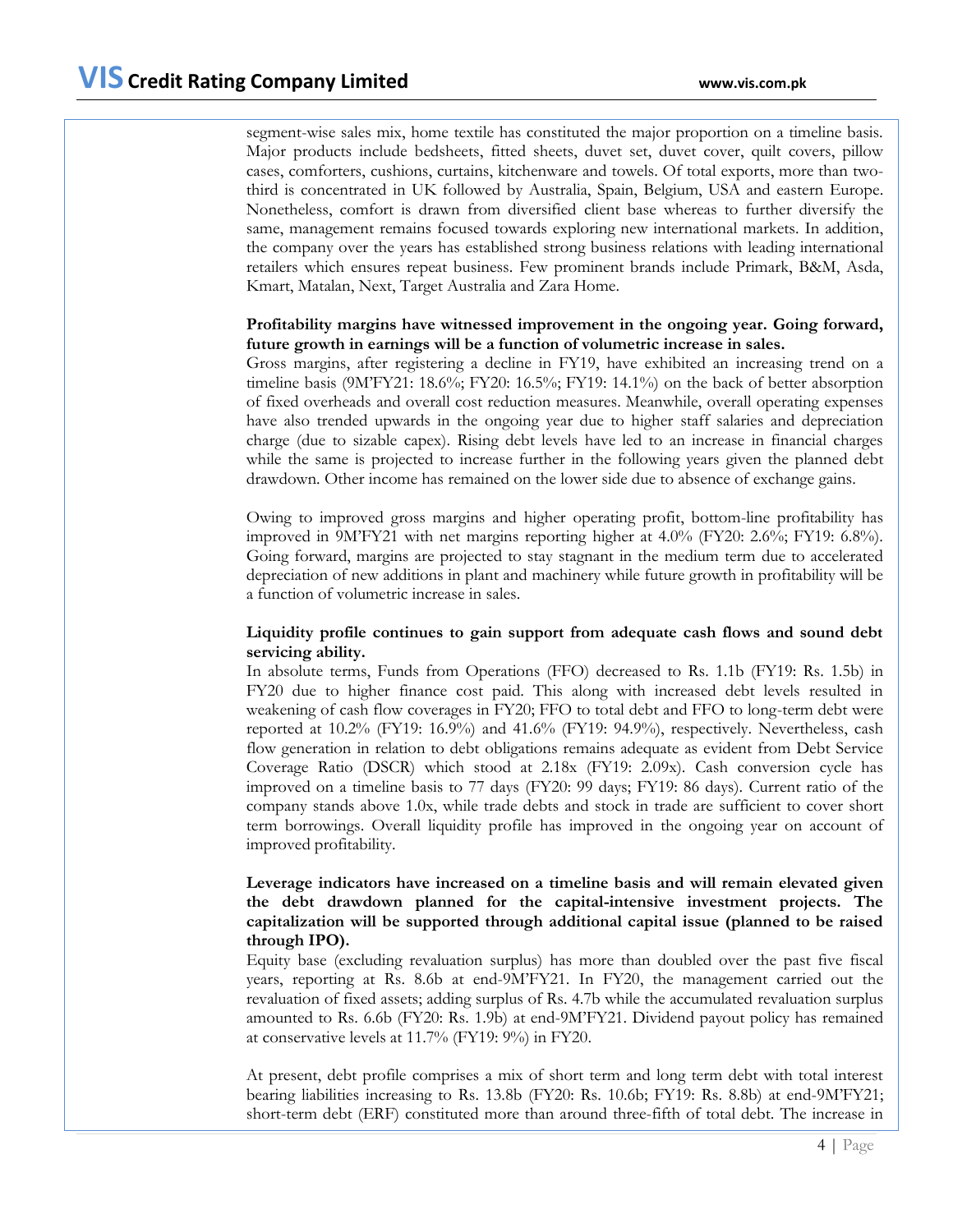debt levels is attributable to the TFC issue. Leverage indicators have increased on a timeline basis and will continue to remain elevated given the debt drawdown of Rs. 4.9 planned for the capital-intensive investment projects.

### **Satisfactory governance structure while IT infrastructure has been upgraded**.

Board of Directors (BoD) includes seven members (including the CEO) with extensive experience in textile sector. Composition of the BoD is line with best governance practices as one-third of the Board is represented by independent directors while the same chairing Audit Committee and HR&R Committee. Moreover, the Board meets fortnightly and the minutes are adequately documented. Four committees, namely Audit Committee (AC), Human Resource and Remuneration Committee (HR&RC), Risk Management Committee (RMC) and Nomination Committee (NC), are present in order to ensure effective governance.

Given the management's plan to change the legal status of the company from 'Public Unlisted Company' to 'Public listed Company', addition of non-executive directors on the board is underway. The company has recently deployed SAP HANA which is a fully integrated business management software and includes modules for administration, financials, sales, marketing, production planning and etc.

### **Term Finance Certificates (TFCs) Issue**

In July'20, SL raised Rs. 1.5b through a privately placed TFC issue in order to fund the expansion in knitted/woven garment segment by addition of new machinery. Tenor of the instrument is 5 years (including one year of grace period) with 8 equal semiannual principal installments commencing from Jan'2022. In addition, the instrument carries an interest rate of 3-month KIBOR plus a spread of 225 bps. Interest is payable quarterly in arrears. Security structure entails joint pari passu charge over current and fixed assets of Rs. 2b collectively.

Moreover, issuer has an option to prepay the issue amount after the expiry of the grace period with thirty days prior written irrevocable notice to the trustee/issue agent. Prepayment option will be subject to a) in multiples of Rs. 250m b) to be allowed on scheduled principal/profit payment dates and c) shall not attract any prepayment penalty.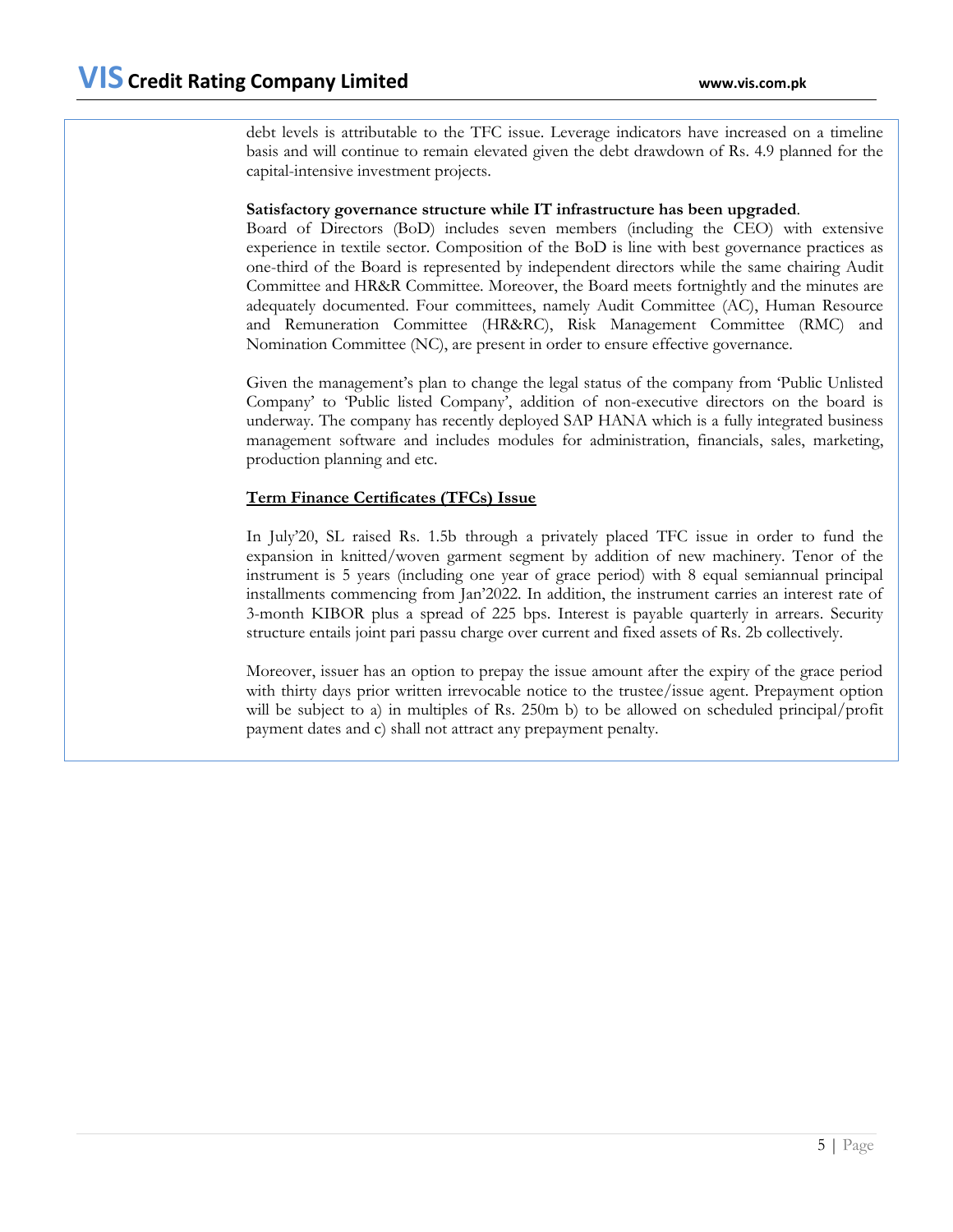# **VIS Credit Rating Company Limited www.vis.com.pk**

# **Sadaqat Limited Annexure I**

| <b>FINANCIAL SUMMARY</b>                            |             |             |             | <i>(amounts in PKR millions)</i> |                          |
|-----------------------------------------------------|-------------|-------------|-------------|----------------------------------|--------------------------|
| <b>BALANCE SHEET</b>                                | <b>FY17</b> | <b>FY18</b> | <b>FY19</b> | <b>FY20</b>                      | 9M'FY21                  |
| Property, Plant and Equipment                       | 8,379       | 8,548       | 9,540       | 16,280                           | 17,035                   |
| Stock-in-Trade                                      | 2,879       | 3,060       | 4,088       | 4,677                            | 5,504                    |
| <b>Trade Debts</b>                                  | 1,600       | 2,557       | 4,933       | 2,992                            | 4,707                    |
| <b>Balances With Statutory Authorities</b>          | 446         | 1,094       | 1,235       | 606                              | 932                      |
| Tax Refund Due From Government                      | 606         | 402         | 423         | 1,321                            | 2,071                    |
| <b>Total Assets</b>                                 | 14,810      | 16,995      | 21,521      | 27,862                           | 34,517                   |
| Trade and Other Payables                            | 1,758       | 2,166       | 3,440       | 2,890                            | 5,266                    |
| Short-Term Borrowings                               | 4,638       | 5,678       | 7,264       | 8,003                            | 9,529                    |
| Long-Term Borrowings (Inc. current maturity)        | 1,561       | 1,223       | 1,574       | 2,567                            | 4,273                    |
| <b>Total Liabilities</b>                            | 8,096       | 9,200       | 12,513      | 13,705                           | 19,350                   |
| Paid-up Capital                                     | 1,200       | 1,200       | 2,400       | 2,400                            | 2,400                    |
| Equity (Excl. revaluation surplus)                  | 4,571       | 5,732       | 7,015       | 7,538                            | 8,601                    |
| <b>Revaluation Surplus</b>                          | 2,143       | 2,063       | 1,992       | 6,619                            | 6,566                    |
|                                                     |             |             |             |                                  |                          |
| <b>INCOME STATEMENT</b>                             |             |             |             |                                  |                          |
| <b>Net Sales</b>                                    | 10,893      | 15,023      | 19,618      | 20,035                           | 25,070                   |
| Gross Profit                                        | 1,683       | 2,735       | 2,769       | 3,307                            | 4,667                    |
| Profit Before Tax                                   | 518         | 1,226       | 1,501       | 718                              | 1,275                    |
| Profit After Tax                                    | 469         | 1,081       | 1,333       | 512                              | 1,010                    |
|                                                     |             |             |             |                                  |                          |
| <b>RATIO ANALYSIS</b>                               |             |             |             |                                  |                          |
| Gross Margin (%)                                    | 15.5        | 18.2        | 14.1        | $16.5\%$                         | 18.6%                    |
| Net Margin (%)                                      | 4.3         | 7.2         | 6.8         | 2.6%                             | $4.0\%$                  |
| Net Working Capital                                 | (547)       | (69)        | 351         | (121)                            | 1,648                    |
| <b>FFO</b>                                          | 1,076       | 1,489       | 1,493       | 1,084                            |                          |
| FFO to Long-Term Debt                               | 0.69        | 1.22        | 0.95        | 0.42                             |                          |
| FFO to Total Debt                                   | 0.17        | 0.22        | 0.17        | 0.10                             | $\overline{\phantom{a}}$ |
| Debt Servicing Coverage Ratio (x)                   | 1.79        | 2.18        | 2.09        | 2.18                             |                          |
| Gearing (x)                                         | 1.36        | 1.20        | 1.26        | 1.41                             | 1.60                     |
| Debt Leverage (x)                                   | 1.77        | 1.61        | 1.78        | 1.82                             | 2.25                     |
| Current Ratio                                       | 0.92        | 0.99        | 1.03        | 0.99                             | 1.11                     |
| Inventory + Receivable/Short-term<br>Borrowings (x) | 0.97        | 0.99        | 1.24        | 0.96                             | 1.07                     |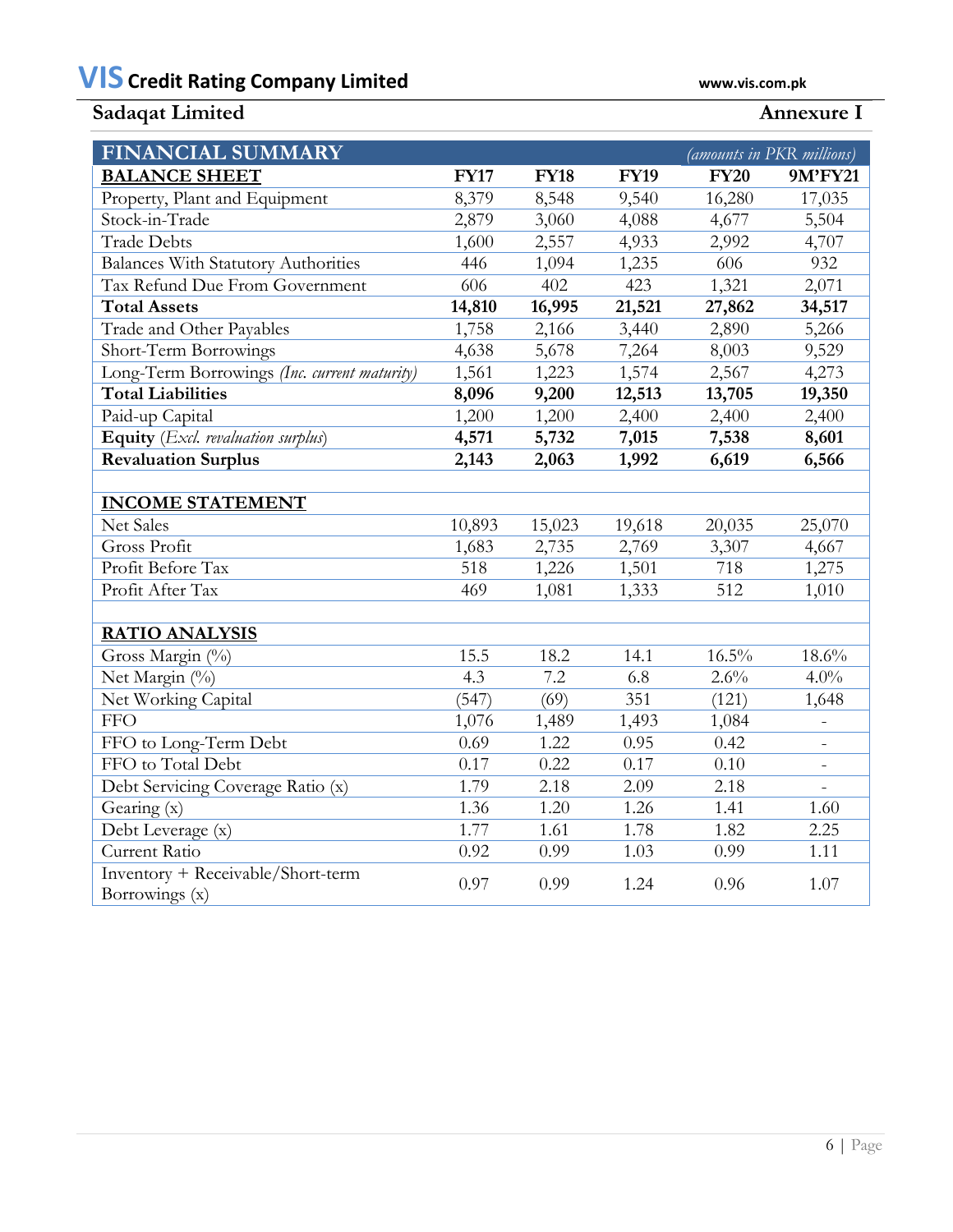## **ISSUE/ISSUER RATING SCALE & DEFINITION Annexure II**

# **VIS** Credit Rating Company Limited

#### **RATING SCALE & DEFINITIONS: ISSUES / ISSUERS**

#### AAA

Highest credit quality; the risk factors are negligible, being only slightly more than for risk-free Government of Pakistan's debt.

#### AA+, AA, AA

**Medium to Long-Term** 

High credit quality; Protection factors are strong. Risk is modest but may vary slightly from time to time because of economic conditions.

#### A+, A, A-

Good credit quality; Protection factors are adequate. Risk factors may vary with possible changes in the economy.

#### BBB+, BBB, BBB-

Adequate credit quality; Protection factors are reasonable and sufficient. Risk factors are considered variable if changes occur in the economy.

#### BB+, BB, BB-

Obligations deemed likely to be met. Protection factors are capable of weakening if changes occur in the economy. Overall quality may move up or down frequently within this category.

#### B+, B, B-

Obligations deemed less likely to be met. Protection factors are capable of fluctuating widely if changes occur in the economy. Overall quality may move up or down frequently within this category or into higher or lower rating grade.

#### CCC

Considerable uncertainty exists towards meeting the obligations. Protection factors are scarce and risk may be substantial.

cc A high default risk

c

A very high default risk

Ď

Defaulted obligations

Rating Watch: VIS places entities and issues on 'Rating Watch' when it deems that there are conditions present that necessitate re-evaluation of the assigned rating(s). Refer to our 'Criteria for Rating Watch' for details. www.vis.com.pk/images/criteria\_watch. pdf

Rating Outlooks: The three outlooks 'Positive', 'Stable' and 'Negative' qualify the potential direction of the assigned rating(s). An outlook is not necessarily a precursor of a rating change. Refer to our 'Criteria for Rating Outlook' for details.www.vis.com.pk/ images/criteria\_outlook.pdf

(SO) Rating: A suffix (SO) is added to the ratings of 'structured' securities where the servicing of debt and related obligations is backed by some sort of financial assets and/or credit support from a third party to the transaction. The suffix (SO), abbreviated for 'structured obligation', denotes that the rating has been achieved on grounds of the structure backing the transaction that enhanced the credit quality of the securities and not on the basis of the credit quality of the issuing entity alone.

#### Short-Term  $A - 1 +$

Highest certainty of timely payment; Short-term liquidity, including internal operating factors and /or access to alternative sources of funds, is outstanding and safety is just below risk free Government of Pakistan's short-term obligations.

 $A-1$ 

High certainty of timely payment; Liquidity factors are excellent and supported by good fundamental protection factors. Risk factors are minor.

#### $A-2$

Good certainty of timely payment. Liquidity factors and company fundamentals are sound. Access to capital markets is good. Risk factors are small.

Satisfactory liquidity and other protection factors qualify entities / issues as to investment grade. Risk factors are larger and subject to more variation. Nevertheless, timely payment is expected.

Speculative investment characteristics; Liquidity may not be sufficient to ensure timely payment of obligations.

Capacity for timely payment of obligations is doubtful.

(bir) Rating: A suffix (bir) is added to the ratings of a particular banking facility obtained by the borrower from a financial institution. The suffix (bir), abbreviated for 'bank loan rating' denotes that the rating is based on the credit quality of the entity and security structure of the facility.

'p' Rating: A 'p' rating is assigned to entities, where the management has not requested a rating, however, agrees to provide informational support. A 'p' rating is shown with a 'p' subscript and is publicly disclosed. It is not modified by a plus (+) or a minus (-) sign which indicates relative standing within a rating category. Outlook is not assigned to these ratings. Refer to our 'Policy for Private Ratings' for details. www.vis.com.pk/images/ policy ratings.pdf

'SD' Rating: An 'SD' rating is assigned when VIS believes that the ratee has selectively defaulted on a specific issue or obligation but it will continue to meet its payment obligations on other issues or obligations in a timely manner.